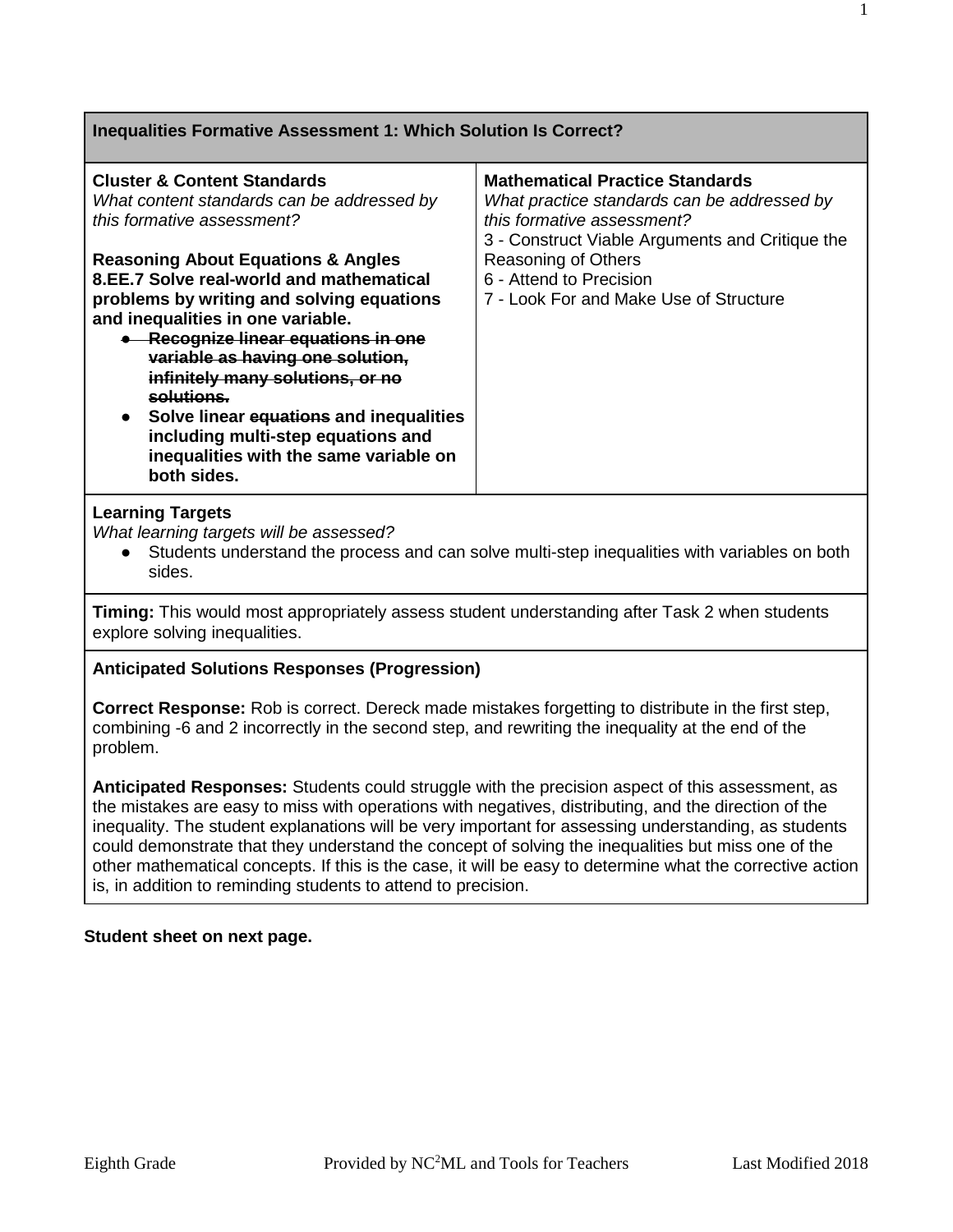# **Inequalities Formative Assessment 1**

Rob and Dereck both submitted work and solutions to an inequality. However, they came up with two different solutions. Who is correct? Who is incorrect? For the student who is incorrect, identify their mistake. Justify your answers with a written explanation.

| Ro                      | DERECK                   |                |
|-------------------------|--------------------------|----------------|
| $3(x-1) + 2 \ge 5x - 4$ | $3(x-10) + 2 \ge 5x - 4$ |                |
| $3x-18 + 2 \ge 3x - 4$  | $3x - 6 + 2 \ge 5x - 4$  |                |
| $-18 + 2 \ge 2x - 4$    | $3x + 8 \ge 5x - 4$      |                |
| $-10 \ge 2x - 4$        | $-3x$                    | $-3x$          |
| $-12 \ge 2x$            | $-3x$                    | $8 \ge 2x - 4$ |
| $-12 \ge 2x$            | $4 - 4$                  |                |
| $-12 \ge 2x$            | $12 \ge 2x$              |                |
| $-6 \ge x$              | $x \ge 6$                |                |
| $x \le -6$              | $6 \ge x$                |                |
| $x \ge 6$               |                          |                |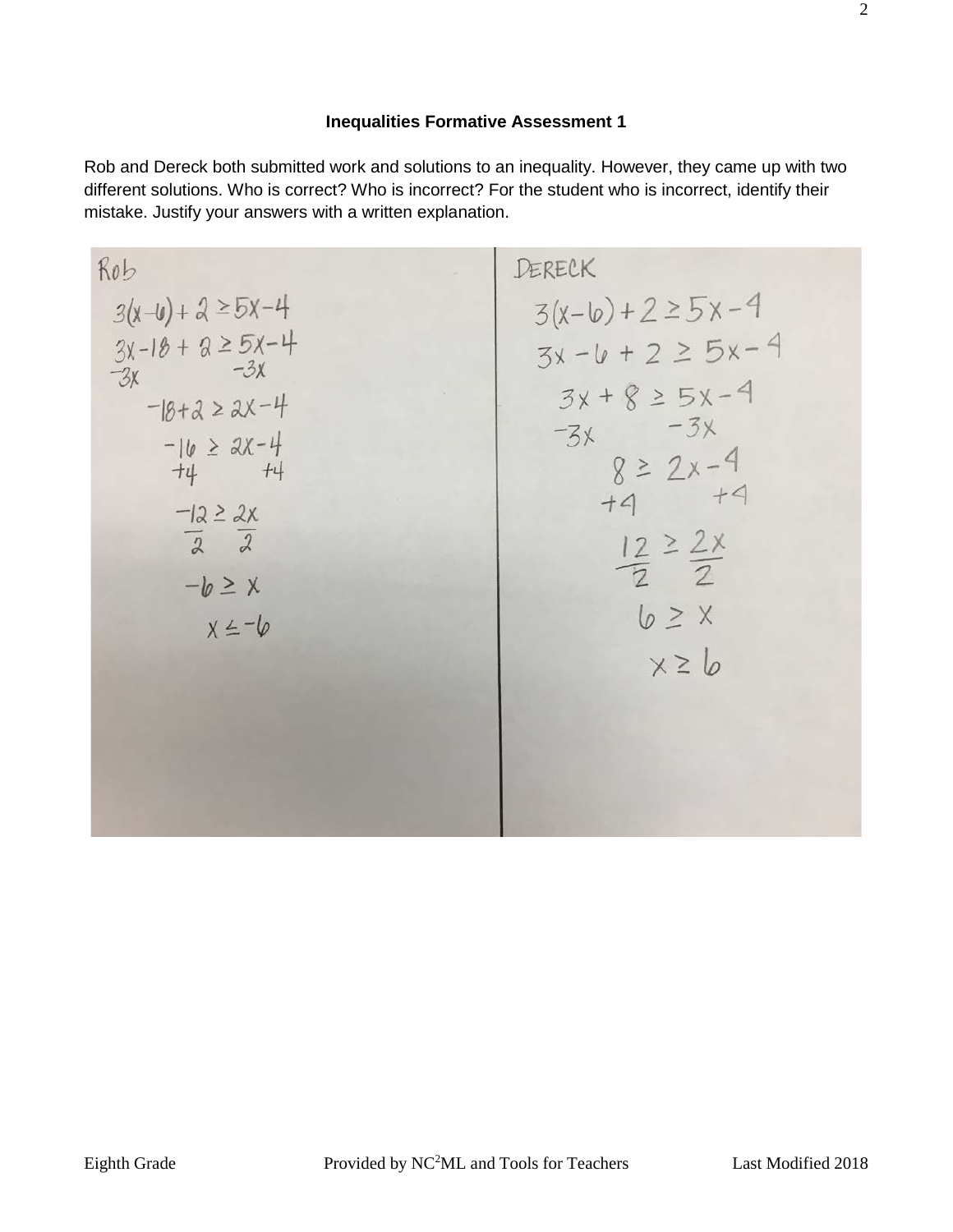| Inequalities Formative Assessment 2: Positive, Negative, Both, or No Solutions?                                                                                                                                                                                                                                                                                                                                                                 |                                                                                                                                                                 |
|-------------------------------------------------------------------------------------------------------------------------------------------------------------------------------------------------------------------------------------------------------------------------------------------------------------------------------------------------------------------------------------------------------------------------------------------------|-----------------------------------------------------------------------------------------------------------------------------------------------------------------|
| Link to Formative Assessment (if applicable):<br>https://drive.google.com/file/d/1TDL9CNQ7qvb4LQfVq6XtXcTC5TKo6mUH/view?usp=sharing<br>(Adapted from Illustrative Mathematics: https://www.illustrativemathematics.org/content-<br>standards/8/EE/C/7/tasks/550                                                                                                                                                                                 |                                                                                                                                                                 |
| <b>Cluster &amp; Content Standards</b><br>What content standards can be addressed by this<br>formative assessment?                                                                                                                                                                                                                                                                                                                              | <b>Mathematical Practice Standards</b><br>What practice standards can be addressed<br>by this formative assessment?<br>2 - Reason Abstractly and Quantitatively |
| <b>Reasoning About Equations &amp; Angles</b><br>8.EE.7 Solve real-world and mathematical<br>problems by writing and solving equations and<br>inequalities in one variable.<br>• Recognize linear equations in one variable<br>as having one solution, infinitely many<br>solutions, or no solutions.<br>Solve linear equations and inequalities<br>including multi-step equations and<br>inequalities with the same variable on both<br>sides. | 3 - Construct Viable Arguments and<br>Critique the Reasoning of Others<br>8 - Look For and Express Regularity in<br><b>Repeated Reasoning</b>                   |

### **Learning Targets**

*What learning targets will be assessed?*

● Students will determine the signs of solutions to inequalities.

**Timing:** This assessment can be used during or after instruction related to Task #1 about the structure of inequalities and their solutions.

### **Anticipated Solutions:**

a.  $3x > 5$  has positive solutions. x is greater than a positive number, so all solutions must be positive.

b. 5*z* + 7 < 3 has negative solutions. Since z is less than a negative number, all solutions are negative.

c. 7 − 5*w >* 3 has positive and negative solutions, so both. Since w is less than a positive number, there are some positive solutions, and every negative number is a solution.

d.  $4a < 9a$  has positive solutions, with every positive number being a solution. For any positive number, multiplying by 9 will be a greater result than multiplying by 4. However, for any negative number, multiplying by 9 will be a smaller result on the number line than multiplying by 4.

e.  $y > y + 1$  has no solution. There is no number y that you can add 1 to and have the answer be less than y.

Students who are still unclear on the infinite solutions to inequalities could struggle with seeing how the solutions go across zero when less than a positive or greater than a negative. Encourage students who are struggling with this to graph the solutions on the number line to see the answers visually. Further commentary is included in the link to the task.

## **Student sheet on next page.**